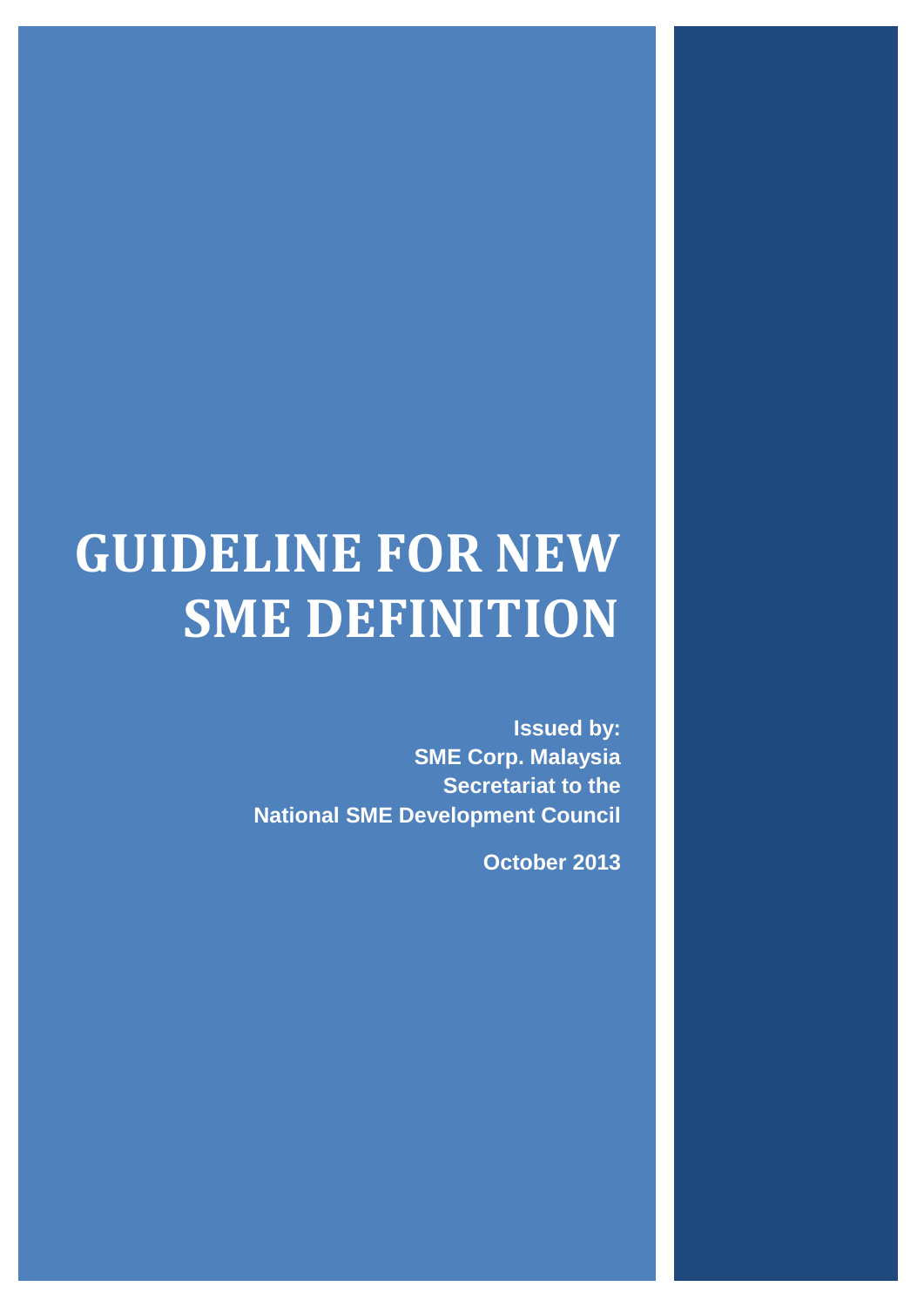# 1. Background

Since 2005, a common definition for SMEs endorsed by the National SME Development Council (NSDC)<sup>1</sup> has been adopted across Ministries and agencies, financial institutions and regulators involved in SME development programmes. The definition is as follows:

- **Manufacturing (including agro-based) and Manufacturing-related Services:** Sales turnover of less than **RM25 million** OR full-time employees of less than **150**
- **Primary Agriculture and Services (including ICT)**: Sales turnover of less than **RM5 million** OR full-time employees of less than **50**

# 2. New SME Definition

Given that there have been many developments in the economy since 2005 such as price inflation, structural changes and change in business trends, a review of the definition was undertaken in 2013 and a new SME definition was endorsed at the 14<sup>th</sup> NSDC Meeting in July 2013. The definition was simplified as follows:

- **Manufacturing:** Sales turnover not exceeding **RM50 million** OR full-time employees not exceeding **200 workers**
- **Services and other sectors**: Sales turnover not exceeding **RM20 million** OR full-time employees not exceeding **75 workers**

A business will be deemed as an SME if it meets **either one of the two specified criteria,** namely sales turnover or full-time employees **whichever is lower**.

Details of the new definition are as follows:

- **2.1 Definition by Size of Operation**
	- **Microenterprises across all sectors:** Sales turnover of less than RM300,000 OR less than 5 full-time employees.
	- **Table 1 on page 2 summarises the definition for the small and medium categories** for the respective sectors.

**<sup>.</sup>**  $1$  NSDC which serves as the highest authority to chart the national policy on SME development is chaired by YAB Prime Minister with members from 16 Ministries and key agencies.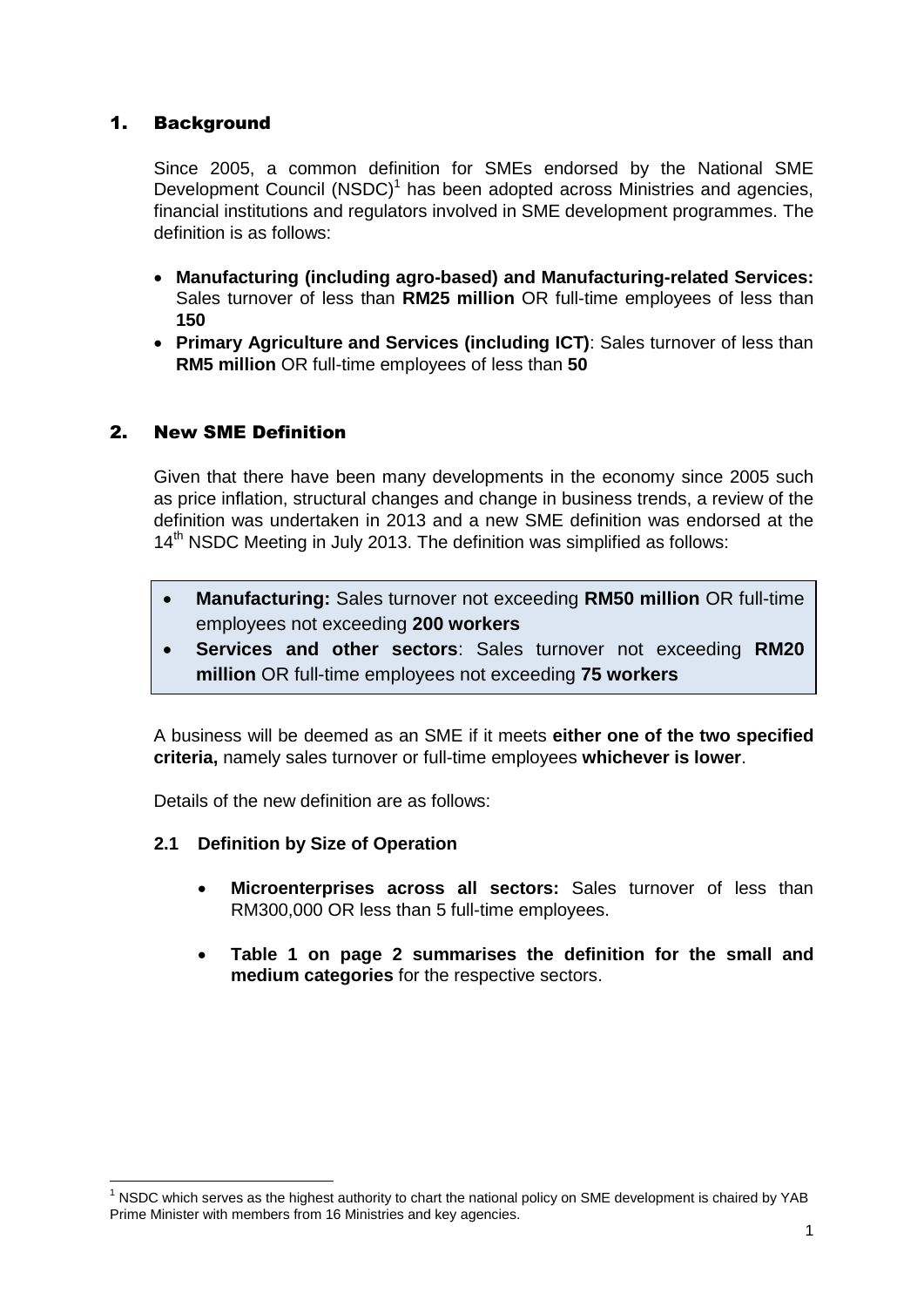| Category             | <b>Small</b>                  | <b>Medium</b>                    |
|----------------------|-------------------------------|----------------------------------|
| Manufacturing        | Sales turnover from           | Sales turnover from RM15         |
|                      | RM300,000 to less than        | million to not exceeding         |
|                      | <b>RM15 million OR</b>        | RM50 million OR full-time        |
|                      | full-time employees from 5 to | employees from 75 to not         |
|                      | less than 75                  | exceeding 200                    |
| Services &           | Sales turnover from           | Sales turnover from RM3          |
| <b>Other Sectors</b> | RM300,000 to less than RM3    | million to not exceeding         |
|                      | million OR full-time          | <b>RM20 million OR full-time</b> |
|                      | employees from 5 to less than | employees from 30 to not         |
|                      | 30                            | exceeding 75                     |

# **Table 1: Definition by Size of Operation**

 **If a business fulfills either one criteria across the different sizes of operation,** then the **smaller size will be applicable.** For example if a firm's sales turnover falls under microenterprise but employment falls under small, the business will be deemed as a microenterprise.

# **2.2 Classification of Sectors**

- **'Manufacturing'** refers to physical or chemical transformation of materials or components into new products.
- **'Services'** refer to all services including distributive trade; hotels and restaurants; business, professional and ICT services; private education and health; entertainment; financial intermediation; and manufacturingrelated services such as research and development (R&D), logistics, warehouse, engineering etc.
- **'Others'** refer to the remaining 3 key economic activities, namely:

## (i) **Primary Agriculture**

- Perennial crops (e.g. rubber, oil palm, cocoa, pepper etc.) and cash crops (e.g. vegetables, fruits etc.)
- Livestock
- Forestry & logging
- Marine fishing
- Aquaculture

## (ii) **Construction**

- Infrastructure
- Residential & non-residential
- Special trade
- (iii) **Mining & quarrying**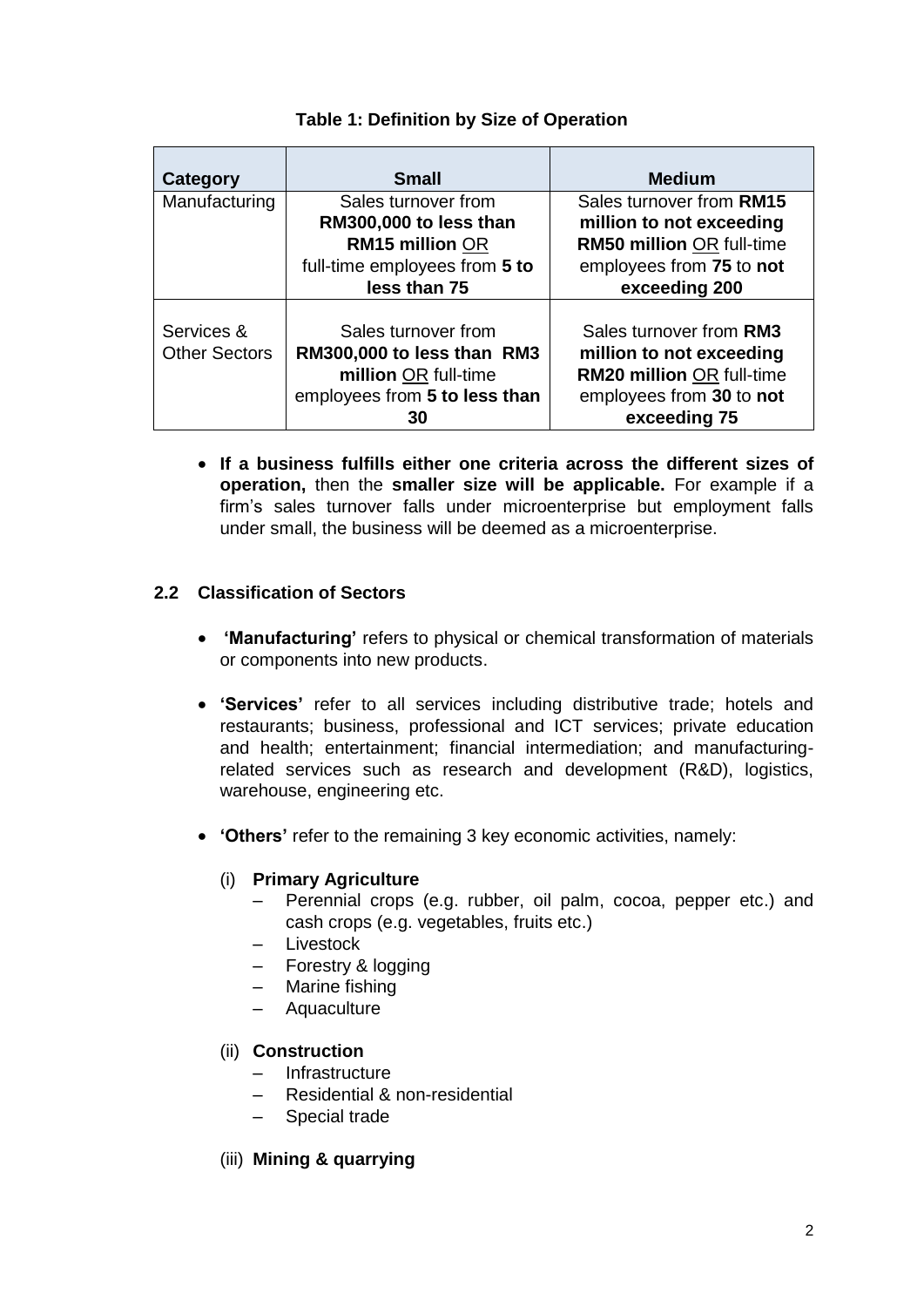Classification of economic activities for purposes of definition will be based on the Malaysian Standard Industrial Classification (MSIC) 2008 codes as per **Annex 1**. This is to ensure comparability of data from various sources and to facilitate data harmonisation across the various providers of SME statistics. However, the list of activities is **not exhaustive** and may be subject to amendments from time to time.

## **2.3 Details of Qualifying Criteria**

- Sales turnover refers to **total revenue** including other incomes.
- **Full-time employees** include all paid workers working for **at least 6 hours a day** and **20 days a month;** or at least **120 hours a month**. Full-time workers also include foreign and contract workers. However, the definition excludes working proprietors, active business partners and unpaid family members or friends who are working in the business and do not receive regular wages.
- **'OR' basis** means that a business will need to satisfy **either one of the two criteria** used in the definition (whichever is lower).
- If a business **exceeds the threshold** set under both criteria for **2 consecutive years** (based on its financial year/ accounting period) then it **can no longer be deemed as SMEs**. Similarly, a business that is previously large can become an SME if it fulfills the qualifying criteria of SMEs for **2 consecutive years.**
- For statistical purposes, all business establishments including foreign businesses that fulfill the SME definition **will be classified as SMEs**.

# 3. Scope of SMEs for Government Programmes

To be eligible for Government assistance, SMEs have to fulfill the following criteria:

## **3.1 Types of Establishment**

**Only pure business entities** registered with the following bodies will be eligible for assistance:

- (i) **Companies Commission of Malaysia (SSM)** either under the Registration of Business Act (1956) or Registration of Company Act (1965) or Limited Liability Partnerships (LLP) Act 2012; or
- (ii) **Respective authorities** or district offices in **Sabah and Sarawak**; or
- (iii) **Respective statutory bodies** for **professional service providers**.

## **3.2 Shareholding Structure**

(i) Companies that are **public-listed but are in the secondary bourses** such as the ACE market, Malaysia Online Trading Platform for Unlisted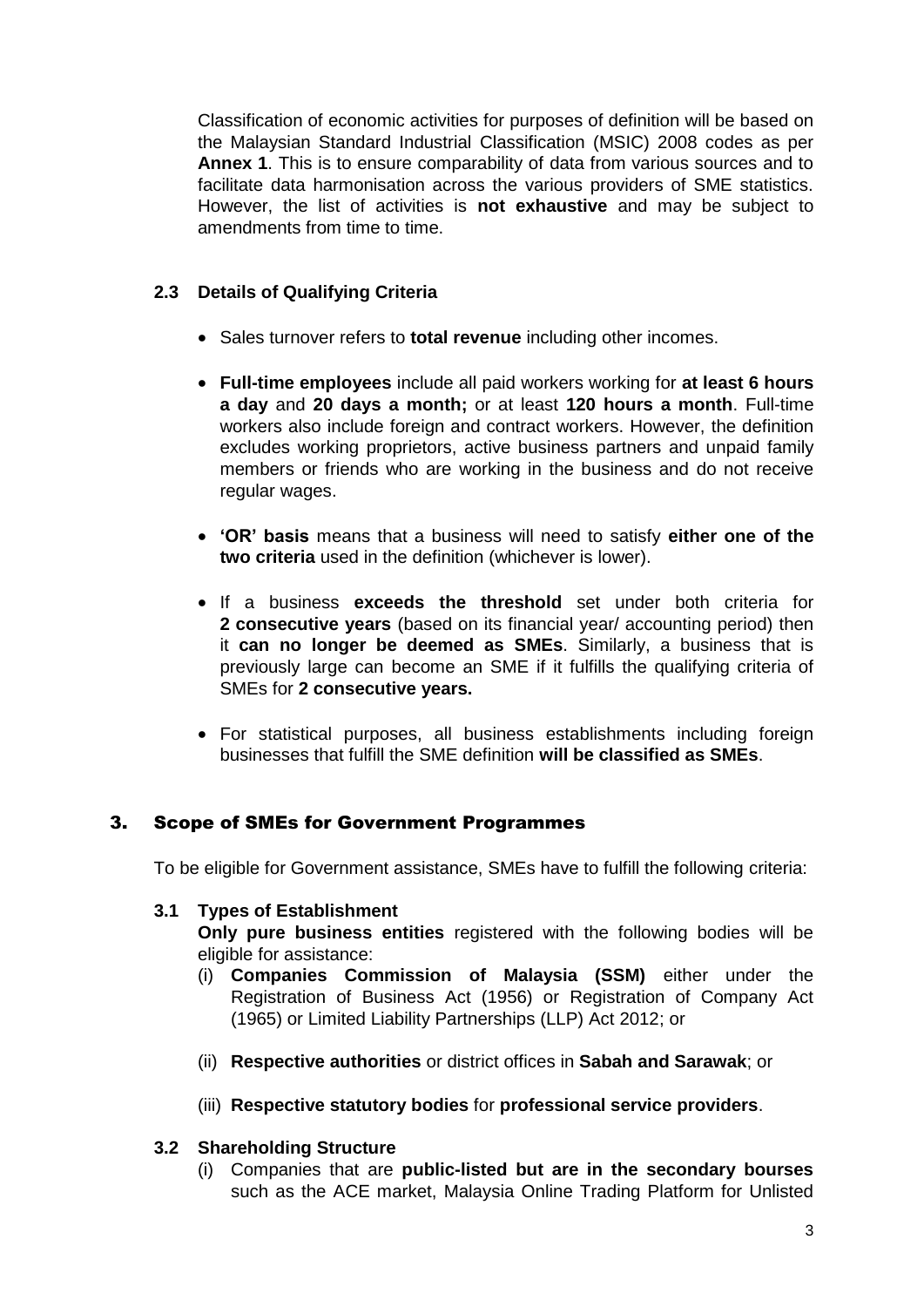Market (MyULM) or in secondary markets / SME exchanges / unlisted markets in other countries will still be considered as SMEs for as long as they fulfil the qualifying criteria.

- (ii) **Subsidiaries of firms in (i)** will also be considered as SMEs for as long as they fulfill the qualifying criteria.
- (iii) To have access to SME development programmes, a **minimum local equity of more than 50%** maybe imposed depending on the objectives of the programmes.

Subsidiaries refer to entities where the **parent company has controlling power** over the entities either via:

- The **composition** of its **board of directors**; or
- **Has more than 50%** of its **voting power/ share capital** (excluding preference shares); or
- **Indirectly**, through another entity which is a subsidiary that is owned by the parent company (two level subsidiary). For this, again the conditions in (i) and (ii) will apply (refer to Illustration 1.1).



## **Illustration 1.1**

## 4. Exclusions

The following businesses **will not be eligible for Government assistance** programmes even though they fulfill the SME definition:

4.1 **Public-listed companies in the main board** such as the Kuala Lumpur Stock Exchange or main bourses in other countries.

## 4.2 **Subsidiaries of the following entities:**

- (i) Public-listed companies in the main board.
- (ii) Large firms, multinational corporations (MNCs), Government-linked companies (GLCs), Syarikat Menteri Kewangan Diperbadankan (MKDs) and State-owned enterprises.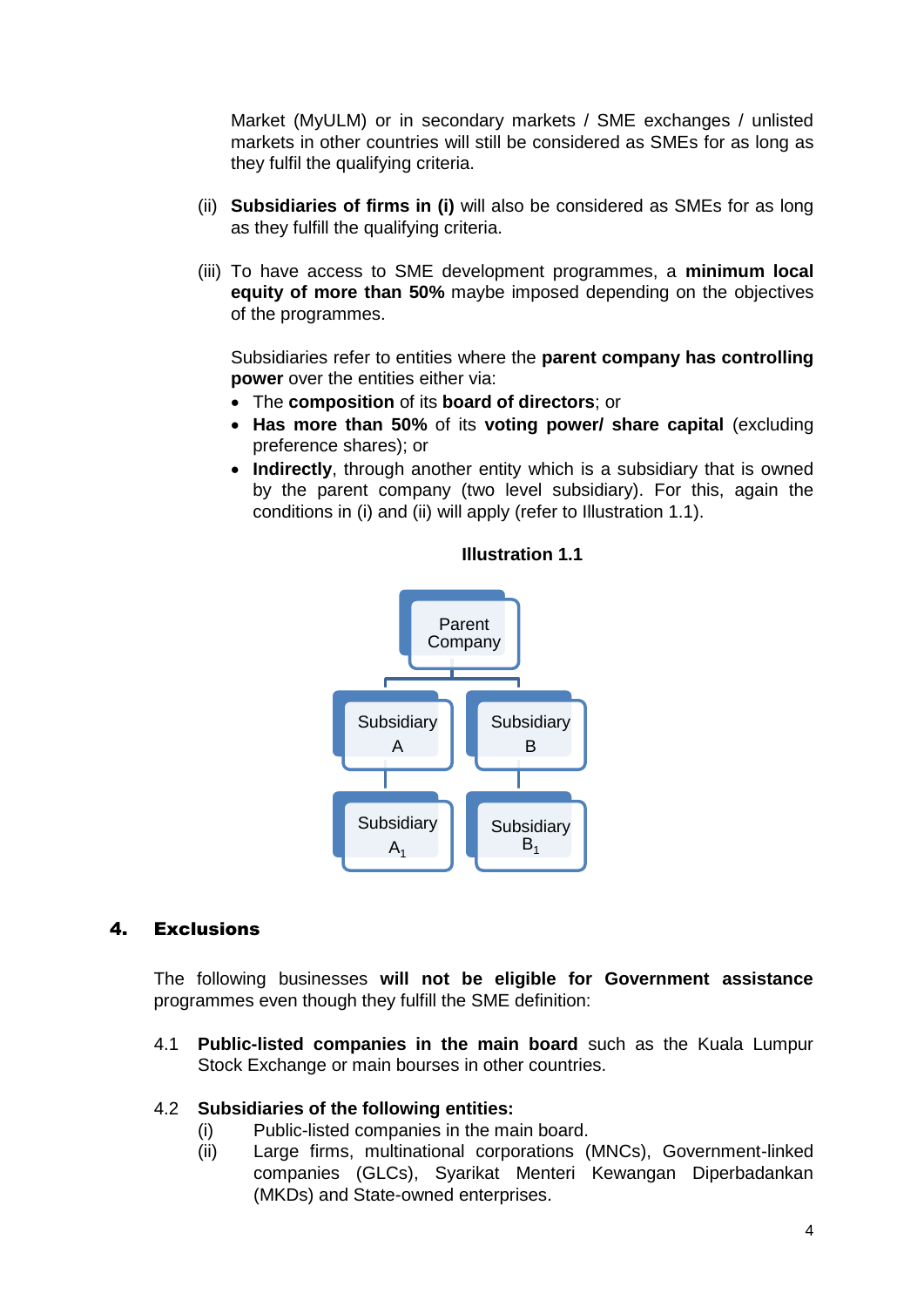In this case, if the parent company in the Illustration 1.1 falls under (i) and (ii), then its subsidiaries (A and B) and their next level of subsidiaries ( $A_1$  and  $B_1$ ) are not eligible for assistance.

# 5. Applicability of Definition

- 5.1 The new SME definition is applied to **all relevant stakeholders** implementing SME development intiatives. These include Ministries and agencies<sup>2</sup> at the Federal and State levels (including statutory bodies and local authorities), regulators as well as financial institutions.
- 5.2 This is for **identification of eligibility status** for SME development programmes, formulation of SME policies as well as compilation of SME statistics. However, in addition to these critieria, additional eligibility criteria may be imposed by the implementing institutions depending on the scope and objectives of the SME development programmes.
- 5.3 For purposes of data collection, at all times, the relevant Ministries, Government Agencies and financial institutions should maintain **data on companies and businesses based on both criteria** i.e sales turnover and number of full-time employees. If for any particular reason the stakeholders are unable to compile or maintain both these data, then they should notify the Secretariat.
- 5.4 All stakeholders involved in SME development programmes are required to **harmonise their data collection** procedures based on the size and sectoral classifications mentioned. This will enable comparability of data across institutions and provide valuable statistics to better understand the status, issues and development needs of SMEs across all sectors.

# 6. Effective Date

The new SME definition will come into effect as of **1 January 2014**. This means that eligibility for SME development programmes and SME statistics compiled from 2014 onwards shall follow this new definition. All statistics compiled prior to 2014 will remain status quo and will not be affected by the new definition.

# 7. Frequently Asked Questions (FAQ)

## Please refer to **Annex 2**.

#### **For any queries, please contact:**

- i) Cik Kausalya Gopal (03-2775 6288)/ kausalya@smecorp.gov.my)
- ii) Pn. Suraini Sulaiman (03-2775 6290/ suraini@smecorp.gov.my)

Economics and Policy Planning Division SME Corporation Malaysia

 2 At this moment, for incentives under the Malaysian Investment Development Authority (MIDA) and corporate tax under the Inland Revenue Board (IRB), the definition of SMEs will be based on their respective Acts.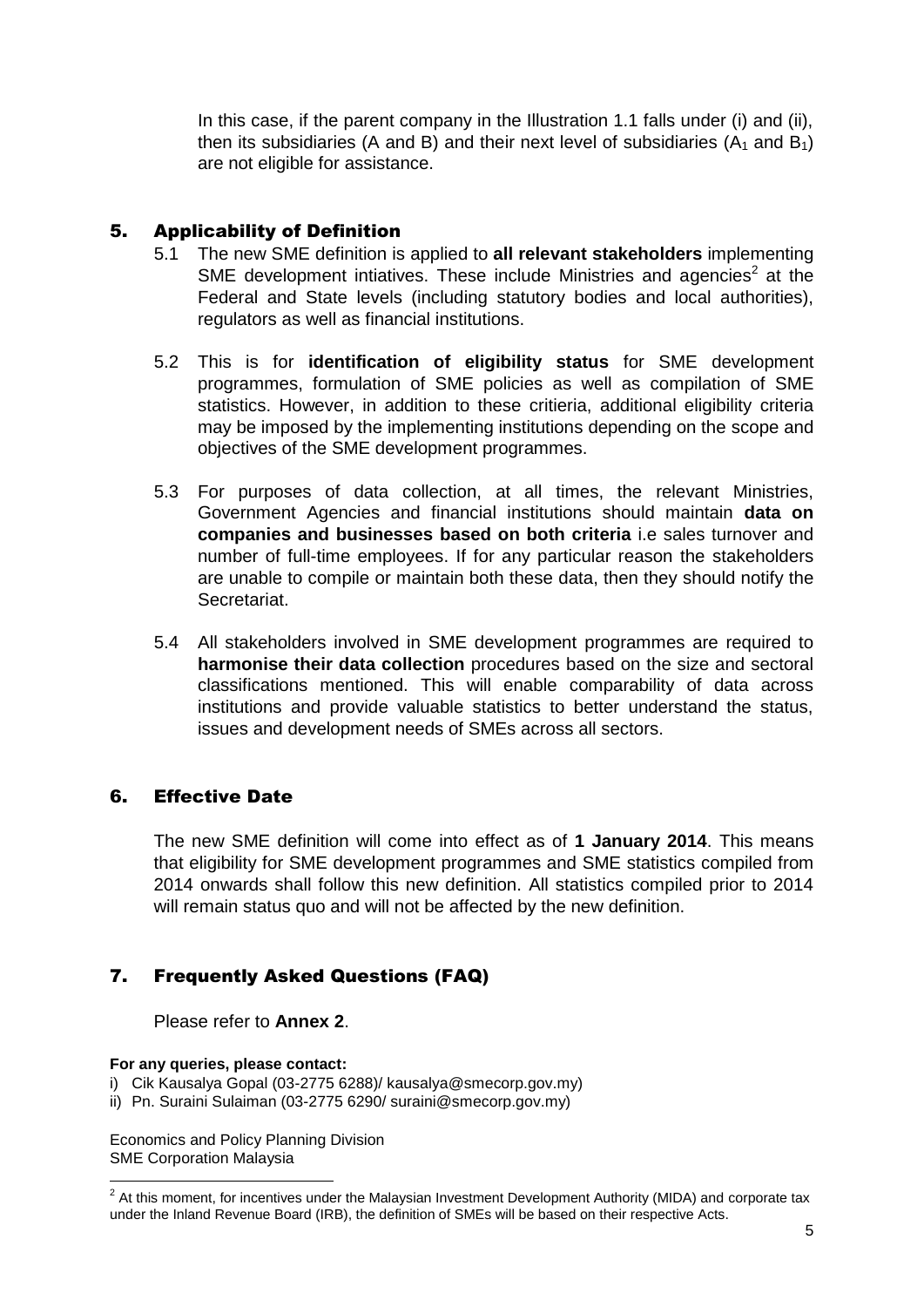## Economic Activities under Broad Sectors (Based on MSIC 2008 divisions and descriptions)

| <b>Primary Agriculture</b>                                                                                                                                                                                                                                      | <b>Manufacturing</b>                                                                                                                                                                                                                                                 |
|-----------------------------------------------------------------------------------------------------------------------------------------------------------------------------------------------------------------------------------------------------------------|----------------------------------------------------------------------------------------------------------------------------------------------------------------------------------------------------------------------------------------------------------------------|
| <b>AGRICULTURE, FORESTRY AND FISHING</b><br>А.<br>01 Crops and animal production, hunting and related<br>service activities<br>011 Growing of non-perennial crops                                                                                               | <b>13 Manufacture of textiles</b><br>131 Spinning, weaving and finishing of textiles<br>139 Manufacture of other textiles                                                                                                                                            |
| 012 Growing of perennial crops<br>013 Plant propagation<br>014 Animal production<br>015 Mixed farming<br>016 Support activities to agriculture and post-harvest crops activities                                                                                | 14 Manufacture of wearing apparel<br>141 Manufacture of wearing apparel, except fur apparel<br>142 Manufacture of articles of fur<br>143 Manufacture of knitted and crocheted apparel                                                                                |
| 017 Hunting, trapping and related service activities<br>02 Forestry and logging<br>021 Silviculture and other forestry activities<br>022 Logging<br>023 Gathering of non-wood forest products                                                                   | 15 Manufacture of leather and related products<br>151 Tanning and dressing of leather; manufacture of luggage, handbags,<br>saddlery and harness; dressing and dyeing of fur<br>152 Manufacture of footwear<br>16 Manufacture of wood and products of wood and cork, |
| 024 Support services to forestry<br>03 Fishing and aquaculture<br>031 Fishing<br>032 Aquaculture                                                                                                                                                                | except furniture; manufacture of articles of straw and<br>plaiting materials<br>161 Sawmilling and planing of wood 162 Manufacture of products of wood,<br>cork, straw and plaiting materials                                                                        |
| <b>Mining &amp; Quarrying</b>                                                                                                                                                                                                                                   | 17 Manufacture of paper and paper products<br>170 Manufacture of paper and paper products                                                                                                                                                                            |
| <b>MINING AND QUARRYING</b><br>В.<br>05 Mining of coal and lignite<br>051 Mining of hard coal                                                                                                                                                                   | 18 Printing and reproduction of recorded media<br>181 Printing and service activities related to printing<br>182 Reproduction of recorded media                                                                                                                      |
| 052 Mining of lignite<br>06 Extraction of crude petroleum and natural gas<br>061 Extraction of crude petroleum                                                                                                                                                  | 19 Manufacture of coke and refined petroleum products<br>191 Manufacture of coke oven products<br>192 Manufacture of refined petroleum products                                                                                                                      |
| 062 Extraction of natural gas<br>07 Mining of metal ores<br>071 Mining of iron ores<br>072 Mining of non-ferrous metal ores                                                                                                                                     | 20 Manufacture of chemicals and chemical products<br>201 Manufacture of basic chemicals, fertilizers and nitrogen compounds,<br>plastics and synthetic rubber in primary forms<br>202 Manufacture of other chemical products<br>203 Manufacture of man-made fibres   |
| 08 Other mining and quarrying<br>081 Quarrying of stone, sand and clay<br>089 Mining and quarrying n.e.c.<br>09 Mining support service activities                                                                                                               | 21 Manufacture of basic pharmaceutical products and<br>pharmaceutical preparations<br>210 Manufacture of pharmaceuticals, medicinal chemical and botanical<br>products                                                                                               |
| 091 Support activities for petroleum and natural gas extraction<br>099 Support activities for other mining and quarrying                                                                                                                                        | 22 Manufacture of rubber and plastics products<br>221 Manufacture of rubber products<br>222 Manufacture of plastics products                                                                                                                                         |
| <b>Manufacturing</b><br><b>MANUFACTURING</b><br>C.<br>10 Manufacture of food products                                                                                                                                                                           | 23 Manufacture of other non-metallic mineral products<br>231 Manufacture of glass and glass products<br>239 Manufacture of non-metallic mineral products n.e.c.                                                                                                      |
| 101 Processing and preserving of meat<br>102 Processing and preserving of fish, crustaceans and molluscs<br>103 Processing and preserving of fruit and vegetables<br>104 Manufacture of vegetable and animal oils and fats<br>105 Manufacture of dairy products | 24 Manufacture of basic metals<br>241 Manufacture of basic iron and steel<br>242 Manufacture of basic precious and other non-ferrous metals<br>243 Casting of metals                                                                                                 |
| 106 Manufacture of grain mill products, starches and starch products<br>107 Manufacture of other food products<br>108 Manufacture of prepared animal feeds                                                                                                      | 25 Manufacture of fabricated metal products, except<br>machinery and equipment<br>251 Manufacture of structural metal products, tanks, reservoirs and steam                                                                                                          |
| 11 Manufacture of beverages<br>110 Manufacture of beverages                                                                                                                                                                                                     | generators<br>252 Manufacture of weapons and ammunition<br>259 Manufacture of other fabricated metal products; metalworking service                                                                                                                                  |
| 12 Manufacture of tobacco products<br>120 Manufacture of tobacco products                                                                                                                                                                                       | activities                                                                                                                                                                                                                                                           |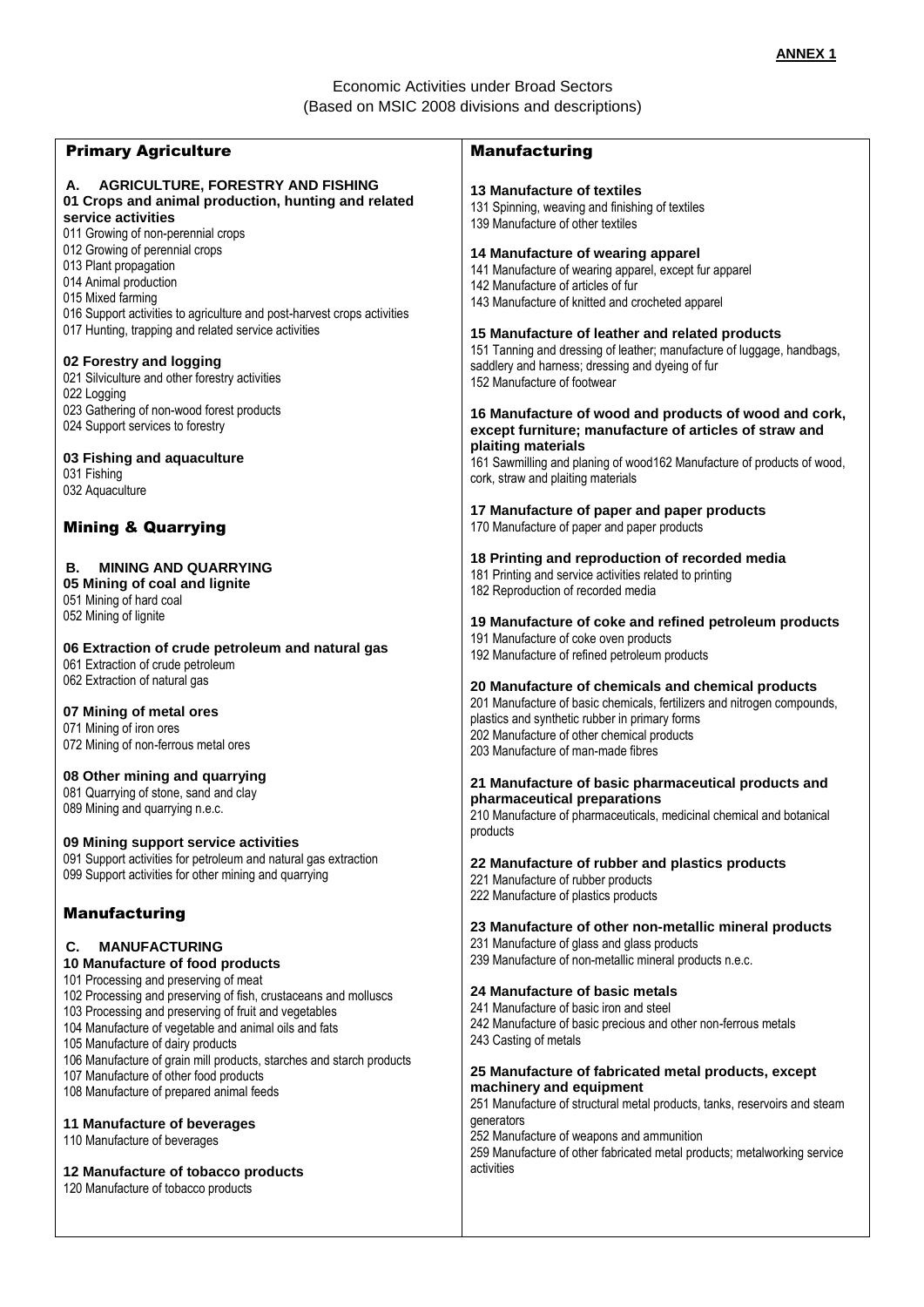| <b>Manufacturing</b>                                                         | <b>Services</b>                                                               |
|------------------------------------------------------------------------------|-------------------------------------------------------------------------------|
|                                                                              |                                                                               |
| 26 Manufacture of computer, electronic and optical<br>products               | 38 Waste collection, treatment and disposal activities;<br>materials recovery |
| 261 Manufacture of electronic components and boards                          | 381 Waste collection                                                          |
| 262 Manufacture of computers and peripheral equipment                        | 382 Waste treatment and disposal                                              |
| 263 Manufacture of communication equipment                                   | 383 Materials recovery                                                        |
| 264 Manufacture of consumer electronics                                      |                                                                               |
| 265 Manufacture of measuring, testing, navigating and control equipment;     | 39 Remediation activities and other waste management                          |
| watches and clocks                                                           | services                                                                      |
| 266 Manufacture of irradiation, electromedical and electrotherapeutic        | 390 Remediation activities and other waste management services                |
| equipment                                                                    |                                                                               |
| 267 Manufacture of optical instruments and photographic equipment            | F.<br><b>CONSTRUCTION</b>                                                     |
| 268 Manufacture of magnetic and optical media                                | <b>41 Construction of buildings</b><br>410 Construction of buildings          |
| 27 Manufacture of electrical equipment                                       |                                                                               |
| 271 Manufacture of electric motors, generators, transformers and electricity | 42 Civil engineering                                                          |
| distribution and control apparatus                                           | 421 Construction of roads and railways                                        |
| 272 Manufacture of batteries and accumulators                                | 422 Construction of utility projects                                          |
| 273 Manufacture of wiring and wiring devices                                 | 429 Construction of other civil engineering projects                          |
| 274 Manufacture of electric lighting equipment                               |                                                                               |
| 275 Manufacture of domestic appliances                                       | 43 Specialized construction activities                                        |
| 279 Manufacture of other electrical equipment                                | 431 Demolition and site preparation                                           |
|                                                                              | 432 Electrical, plumbing and other construction installation activities       |
| 28 Manufacture of machinery and equipment n.e.c.                             | 433 Building completion and finishing                                         |
| 281 Manufacture of general-purpose machinery                                 | 439 Other specialized construction activities                                 |
| 282 Manufacture of special-purpose machinery                                 | G.<br><b>WHOLESALE AND RETAIL TRADE; REPAIR OF</b>                            |
| 29 Manufacture of motor vehicles, trailers and semitrailers                  | <b>MOTOR VEHICLES AND MOTORCYCLES</b>                                         |
| 291 Manufacture of motor vehicles                                            |                                                                               |
| 292 Manufacture of bodies (coachwork) for motor vehicles; manufacture of     | 45 Wholesale and retail trade and repair of motor vehicles                    |
| trailers and semi-trailers                                                   | and motorcycles                                                               |
| 293 Manufacture of parts and accessories for motor vehicles                  | 451 Sale of motor vehicles<br>452 Maintenance and repair of motor vehicles    |
|                                                                              | 453 Sale of motor vehicle parts and accessories                               |
| 30 Manufacture of other transport equipment                                  | 454 Sale, maintenance and repair of motorcycles and related parts and         |
| 301 Building of ships and boats                                              | accessories                                                                   |
| 302 Manufacture of railway locomotives and rolling stock                     |                                                                               |
| 303 Manufacture of air and spacecraft and related machinery                  | 46 Wholesale trade, except of motor vehicles and                              |
| 304 Manufacture of military fighting vehicles                                | motorcycles                                                                   |
| 309 Manufacture of transport equipment n.e.c.                                | 461 Wholesale on a fee or contract basis                                      |
| 31 Manufacture of furniture                                                  | 462 Wholesale of agricultural raw materials and live animals                  |
| 310 Manufacture of furniture                                                 | 463 Wholesale of food, beverages and tobacco                                  |
|                                                                              | 464 Wholesale of household goods                                              |
| 32 Other manufacturing                                                       | 465 Wholesale of machinery, equipment and supplies                            |
| 321 Manufacture of jewellery, bijouterie and related articles                | 466 Other specialized wholesale                                               |
| 322 Manufacture of musical instruments                                       | 469 Non-specialized wholesale trade                                           |
| 323 Manufacture of sports goods                                              | 47 Retail trade, except of motor vehicles and motorcycles                     |
| 324 Manufacture of games and toys                                            | 471 Retail sale in non-specialized stores                                     |
| 325 Manufacture of medical and dental instruments and supplies               | 472 Retail sale of food, beverages and tobacco in specialized stores          |
| 329 Other manufacturing n.e.c.                                               | 473 Retail sale of automotive fuel in specialized stores                      |
|                                                                              | 474 Retail sale of information and communications equipment in specialized    |
| 33 Repair and installation of machinery and equipment                        | stores                                                                        |
| 331 Repair of fabricated metal products, machinery and equipment             | 475 Retail sale of other household equipment in specialized stores            |
| 332 Installation of industrial machinery and equipment                       | 476 Retail sale of cultural and recreation goods in specialized stores        |
|                                                                              | 477 Retail sale of other goods in specialized stores                          |
| <b>Services</b>                                                              | 478 Retail sale via stalls and markets                                        |
| ELECTRICITY, GAS, STEAM & AIR CONDITIONING<br>D.<br><b>SUPPLY</b>            | 479 Retail trade not in stores, stalls or markets                             |
| 35 Electricity, gas, steam and air conditioning supply                       |                                                                               |
| 351 Electric power generation, transmission and distribution                 | Η.<br><b>TRANSPORTATION &amp; STORAGE</b>                                     |
| 352 Manufacture of gas; distribution of gaseous fuels through mains          |                                                                               |
| 353 Steam and air conditioning supply                                        | 49 Land transport and transport via pipelines                                 |
|                                                                              | 491 Transport via railways                                                    |
|                                                                              | 492 Other land transport                                                      |
| <b>WATER SUPPLY; SEWERAGE, WASTE</b><br>Е.                                   | 493 Transport via pipeline                                                    |

**50 Water transport**

501 Sea and coastal water transport 502 Inland water transport

**E. WATER SUPPLY;SEWERAGE, WASTE MANAGEMENT & REMEDIATION ACTIVITIES**

**36 Water collection, treatment and supply**

360 Water collection, treatment and supply **37 Sewerage**

370 Sewerage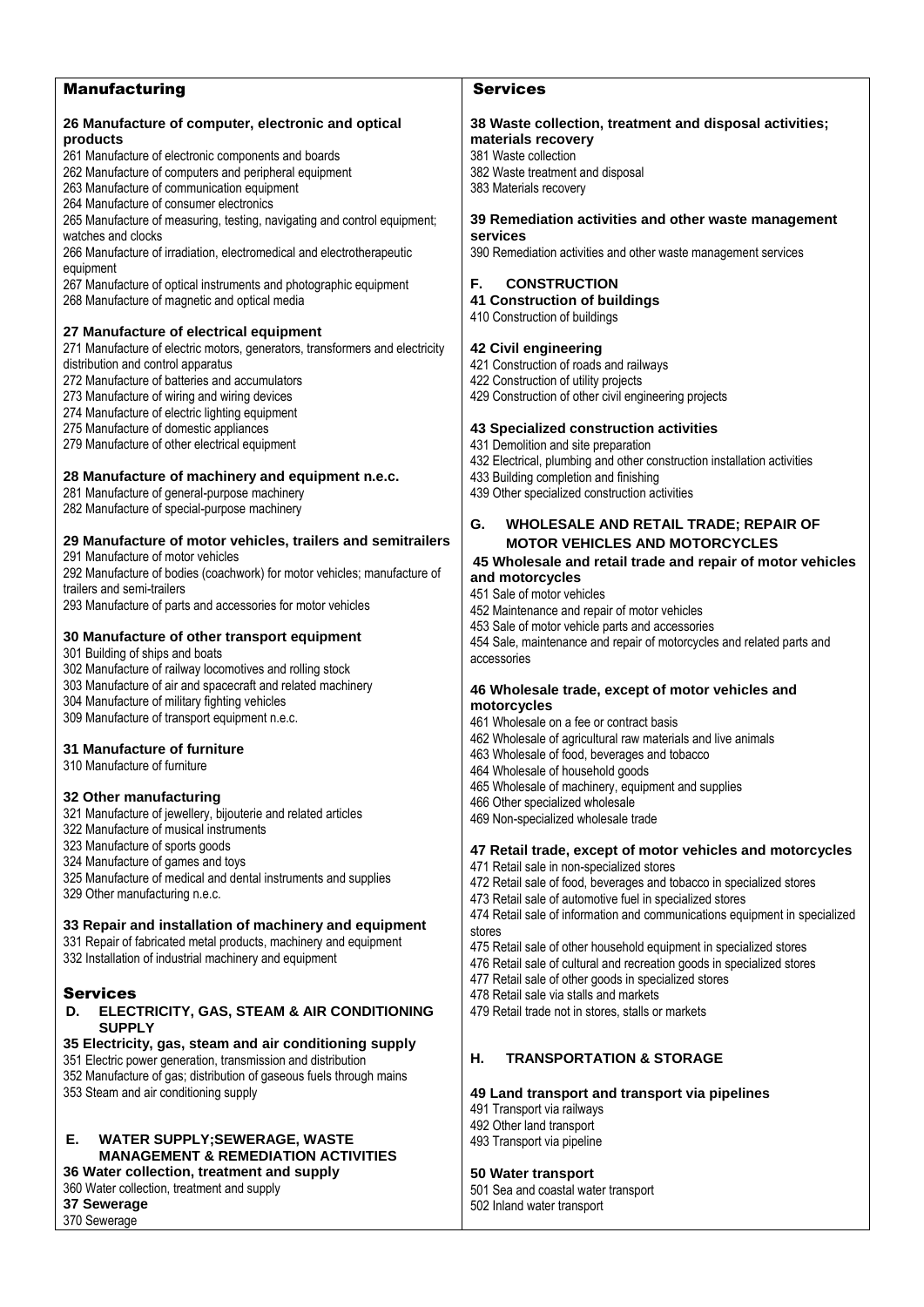| 51 Air transport                                                                                      | 66 Activities auxiliary to financial service and                                                    |
|-------------------------------------------------------------------------------------------------------|-----------------------------------------------------------------------------------------------------|
| 511 Passenger air transport                                                                           | insurance/takaful activities                                                                        |
| 512 Freight air transport                                                                             | 661 Activities auxiliary to financial service activities, except insurance/takaful                  |
|                                                                                                       | and pension funding                                                                                 |
| 52 Warehousing and support activities for transportation<br>521 Warehousing and storage               | 662 Activities auxiliary to insurance/takaful and pension funding<br>663 Fund management activities |
| 522 Support activities for transportation                                                             |                                                                                                     |
|                                                                                                       | <b>REAL ESTATE ACTIVITIES</b><br>L.                                                                 |
| 53 Postal and courier activities                                                                      | 68 Real estate activities                                                                           |
| 531 Postal activities                                                                                 | 681 Real estate activities with own or leased property                                              |
| 532 Courier activities                                                                                | 682 Real estate activities on a fee or contract basis                                               |
|                                                                                                       |                                                                                                     |
|                                                                                                       |                                                                                                     |
| ı.<br><b>ACCOMMODATION &amp; FOOD SERVICE ACTIVITIES</b>                                              | М.<br>PROFESSIONAL, SCIENTIFIC & TECHNICAL                                                          |
| 55 Accommodation                                                                                      | <b>ACTIVITIES</b>                                                                                   |
| 551 Short term accommodation activities                                                               | 69 Legal and accounting activities                                                                  |
| 552 Camping grounds, recreational vehicle parks and trailer parks                                     | 691 Legal activities                                                                                |
| 559 Other accommodation                                                                               | 692 Accounting, bookkeeping and auditing activities; tax consultancy                                |
| 56 Food and beverage service activities                                                               | 70 Activities of head offices; management consultancy                                               |
| 561 Restaurants and mobile food service activities                                                    | activities                                                                                          |
| 562 Event catering and other food service activities                                                  | 701 Activities of head offices                                                                      |
| 563 Beverage serving activities                                                                       | 702 Management consultancy activities                                                               |
|                                                                                                       |                                                                                                     |
|                                                                                                       | 71 Architectural and engineering activities; technical                                              |
| J.<br><b>INFORMATION AND COMMUNICATION</b>                                                            | testing and analysis                                                                                |
| 58 Publishing activities                                                                              | 711 Architectural and engineering activities and related technical                                  |
| 581 Publishing of books, periodicals and other publishing activities                                  | consultancy                                                                                         |
| 582 Software publishing                                                                               | 712 Technical testing and analysis                                                                  |
|                                                                                                       |                                                                                                     |
| 59 Motion picture, video and television programme<br>production, sound recording and music publishing | 72 Scientific research and development                                                              |
| activities                                                                                            | 721 Research and experimental development on natural sciences and<br>engineering                    |
| 591 Motion picture, video and television programme activities                                         | 722 Research and experimental development on social sciences and                                    |
| 592 Sound recording and music publishing activities                                                   | humanities                                                                                          |
|                                                                                                       |                                                                                                     |
| 60 Programming and broadcasting activities                                                            | 73 Advertising and market research                                                                  |
| 601 Radio broadcasting                                                                                | 731 Advertising                                                                                     |
| 602 Television programming and broadcasting activities                                                | 732 Market research and public opinion polling                                                      |
|                                                                                                       |                                                                                                     |
| <b>61 Telecommunications</b>                                                                          | 74 Other professional, scientific and technical activities                                          |
| 611 Wired telecommunications activities                                                               | 741 Specialized design activities                                                                   |
| 612 Wireless telecommunications activities<br>613 Satellite telecommunications activities             | 742 Photographic activities<br>749 Other professional, scientific and technical activities n.e.c.   |
| 619 Other telecommunications activities                                                               |                                                                                                     |
|                                                                                                       | <b>75 Veterinary activities</b>                                                                     |
| 62 Computer programming, consultancy and related                                                      | 750 Veterinary activities                                                                           |
| activities                                                                                            |                                                                                                     |
| 620 Computer programming, consultancy and related activities                                          | <b>ADMINISTRATIVE AND SUPPORT SERVICE</b><br>N.                                                     |
|                                                                                                       | <b>ACTIVITIES</b>                                                                                   |
| 63 Information service activities                                                                     | 77 Rental and leasing activities                                                                    |
| 631 Data processing, hosting and related activities; web portals                                      | 771 Renting and leasing of motor vehicles                                                           |
| 639 Other information service activities                                                              | 772 Renting and leasing of personal and household goods                                             |
|                                                                                                       | 773 Renting and leasing of other machinery, equipment and tangible goods                            |
| <b>FINANCIAL AND INSURANCE/TAKAFUL ACTIVITIES</b>                                                     | 774 Leasing of intellectual property and similar products, except copyrighted                       |
| K.                                                                                                    | works                                                                                               |
| 64 Financial service activities, except insurance/takaful<br>and pension funding                      | <b>78 Employment activities</b>                                                                     |
| 641 Monetary intermediation                                                                           | 781 Activities of employment placement agencies                                                     |
| 642 Activities of holding companies                                                                   | 782 Temporary employment agency activities                                                          |
| 643 Trusts, funds and similar financial entities                                                      | 783 Other human resources provision                                                                 |
| 649 Other financial service activities, except insurance/takaful and pension                          |                                                                                                     |
| funding activities                                                                                    | 79 Travel agency, tour operator, reservation service and                                            |
|                                                                                                       | related activities                                                                                  |
| 65 Insurance/takaful, reinsurance/retakaful and pension                                               | 791 Travel agency and tour operator activities                                                      |
| funding, except compulsory social security                                                            | 799 Other reservation service and related activities                                                |
| 651 Insurance/takaful                                                                                 |                                                                                                     |
| 652 Reinsurance/retakaful                                                                             | 80 Security and investigation activities<br>801 Private security activities                         |
| 653 Pension funding                                                                                   | 802 Security systems service activities                                                             |
|                                                                                                       | 803 Investigation activities                                                                        |
|                                                                                                       |                                                                                                     |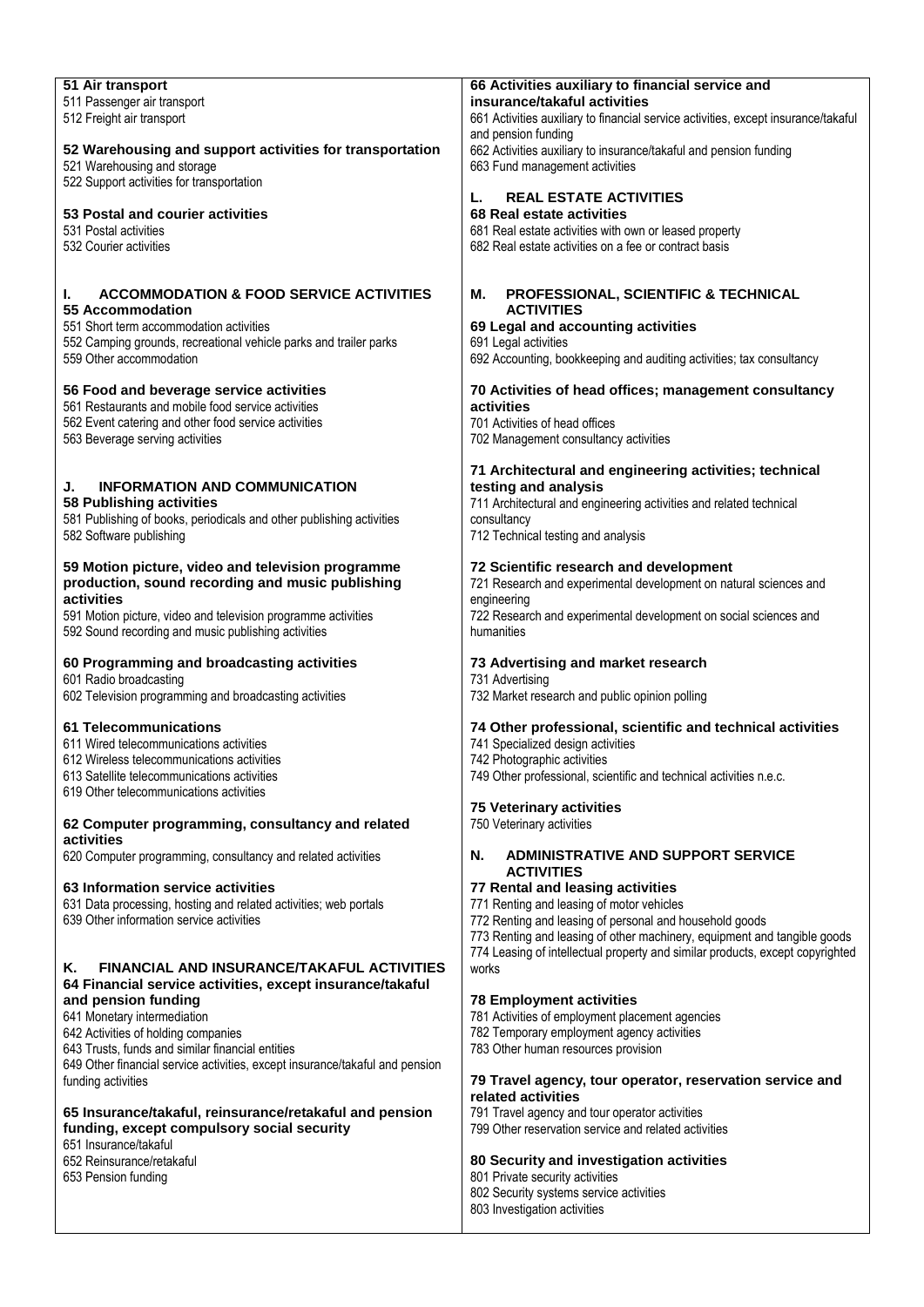| 81 Services to buildings and landscape activities                         | <b>OTHER SERVICE ACTIVITIES</b><br>S.                                       |
|---------------------------------------------------------------------------|-----------------------------------------------------------------------------|
| 811 Combined facilities support activities                                | 94 Activities of membership organizations                                   |
|                                                                           |                                                                             |
| 812 Cleaning activities                                                   | 941 Activities of business, employers and professional membership           |
| 813 Landscape care and maintenance service activities                     | organizations                                                               |
|                                                                           | 942 Activities of trade unions                                              |
| 82 Office administrative, office support and other                        | 949 Activities of other membership organizations                            |
|                                                                           |                                                                             |
| business support activities                                               |                                                                             |
| 821 Office administrative and support activities                          | 95 Repair of computers and personal and household                           |
| 822 Activities of call centres                                            | qoods                                                                       |
|                                                                           |                                                                             |
| 823 Organization of conventions and trade shows                           | 951 Repair of computers and communication equipment                         |
| 829 Business support service activities n.e.c.                            | 952 Repair of personal and household goods                                  |
|                                                                           |                                                                             |
|                                                                           | 96 Other personal service activities                                        |
|                                                                           |                                                                             |
| О.<br><b>PUBLIC ADMINISTRATION AND DEFENCE;</b>                           | 960 Other personal service activities                                       |
| <b>COMPULSORY SOCIAL SECURITY</b>                                         |                                                                             |
| 84 Public administration and defence; compulsory social                   |                                                                             |
|                                                                           | Т.                                                                          |
| securitv                                                                  | <b>ACTIVITIES OF HOUSEHOLDS AS EMPLOYERS;</b>                               |
| 841 Administration of the State and the economic and social policy of the | UNDIFFERENTIATED GOODS- AND SERVICES                                        |
| community                                                                 | PRODUCING ACTIVITIES OF HOUSEHOLDS FOR                                      |
| 842 Provision of services to the community as a whole                     | <b>OWN USE</b>                                                              |
|                                                                           |                                                                             |
| 843 Compulsory social security activities                                 | 97 Activities of households as employers of domestic                        |
|                                                                           | personnel                                                                   |
|                                                                           | 970 Activities of households as employers of domestic personnel             |
|                                                                           |                                                                             |
| Р.<br><b>EDUCATION</b>                                                    |                                                                             |
| <b>85 Education</b>                                                       | 98 Undifferentiated goods- and services-producing                           |
| 851 Pre-primary and primary education                                     | activities of private households for own use                                |
| 852 Secondary education                                                   | 981 Undifferentiated goods-producing activities of private households for   |
|                                                                           |                                                                             |
| 853 Higher education                                                      | own use                                                                     |
| 854 Other education                                                       | 982 Undifferentiated service-producing activities of private households for |
| 855 Educational support activities                                        | own use                                                                     |
|                                                                           |                                                                             |
|                                                                           |                                                                             |
|                                                                           |                                                                             |
| Q. HUMAN HEALTH AND SOCIAL WORK ACTIVITIES                                | U.<br><b>ACTIVITIES OF EXTRATERRITORIAL</b>                                 |
| 86 Human health activities                                                | <b>ORGANIZATIONS AND BODIES</b>                                             |
|                                                                           |                                                                             |
| 861 Hospital activities                                                   | 99 Activities of extraterritorial organizations and bodies                  |
| 862 Medical and dental practice activities                                | 990 Activities of extraterritorial organizations and bodies                 |
| 869 Other human health activities                                         |                                                                             |
|                                                                           |                                                                             |
|                                                                           |                                                                             |
| 87 Residential care activities                                            |                                                                             |
| 871 Residential nursing care facilities                                   |                                                                             |
| 872 Residential care activities for mental retardation, mental health and |                                                                             |
|                                                                           |                                                                             |
| substance abuse                                                           |                                                                             |
| 873 Residential care activities for the elderly and disabled              |                                                                             |
| 879 Other residential care activities                                     |                                                                             |
|                                                                           |                                                                             |
|                                                                           |                                                                             |
| 88 Social work activities without accommodation                           |                                                                             |
| 881 Social work activities without accommodation for the elderly and      |                                                                             |
| disabled                                                                  |                                                                             |
|                                                                           |                                                                             |
| 889 Other social work activities without accommodation n.e.c.             |                                                                             |
|                                                                           |                                                                             |
|                                                                           |                                                                             |
| <b>ARTS, ENTERTAINMENT AND RECREATION</b><br>R.                           |                                                                             |
|                                                                           |                                                                             |
| 90 Creative, arts and entertainment activities                            |                                                                             |
| 900 Creative, arts and entertainment activities                           |                                                                             |
|                                                                           |                                                                             |
|                                                                           |                                                                             |
| 91 Libraries, archives, museums and other cultural                        |                                                                             |
| activities                                                                |                                                                             |
| 910 Libraries, archives, museums and other cultural activities            |                                                                             |
|                                                                           |                                                                             |
|                                                                           |                                                                             |
| 92 Gambling and betting activities                                        |                                                                             |
| 920 Gambling and betting activities                                       |                                                                             |
|                                                                           |                                                                             |
|                                                                           |                                                                             |
| 93 Sports activities and amusement and recreation                         |                                                                             |
| activities                                                                |                                                                             |
| 931 Sports activities                                                     |                                                                             |
| 932 Other amusement and recreation activities                             |                                                                             |
|                                                                           |                                                                             |
|                                                                           |                                                                             |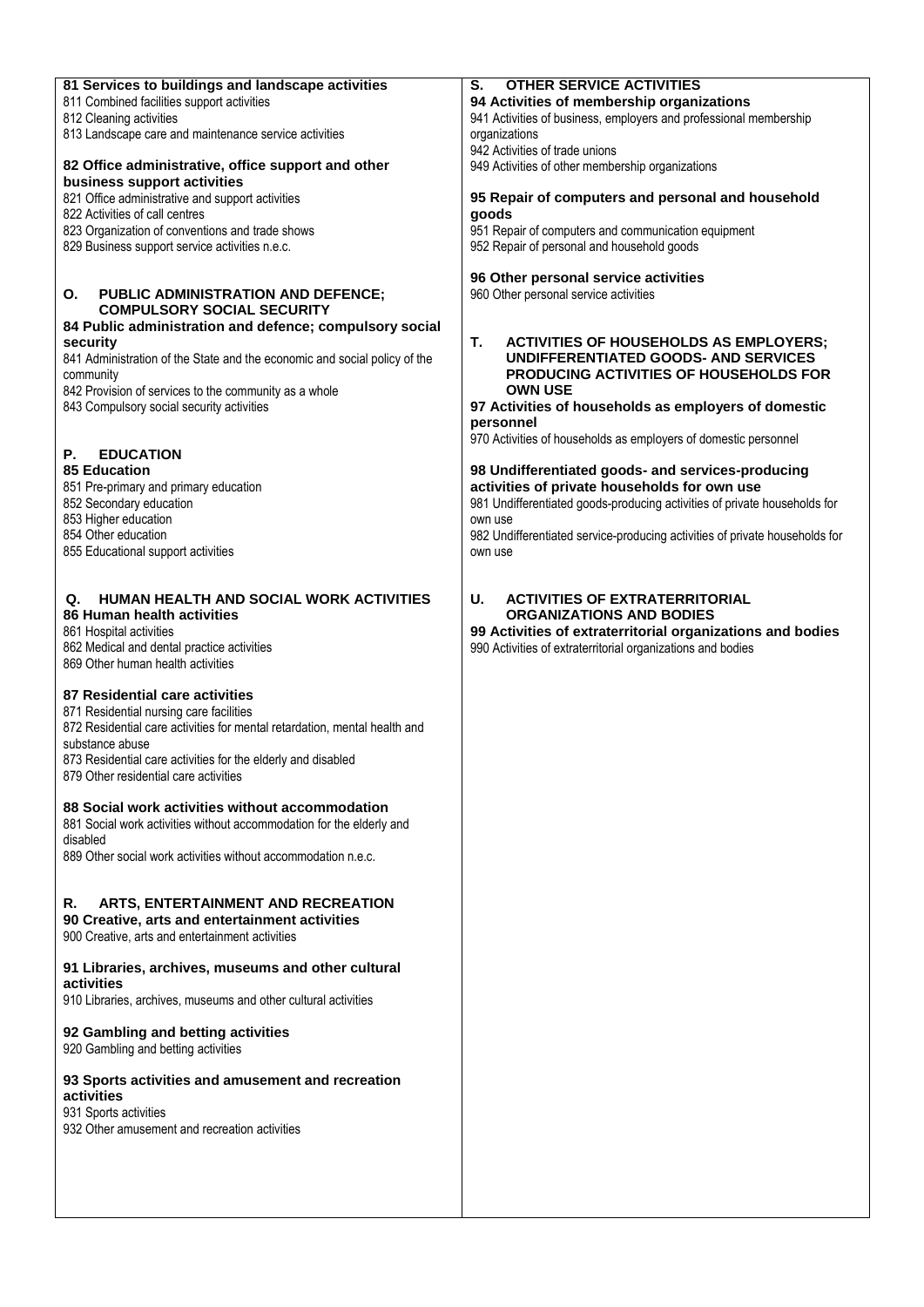## FREQUENTLY ASKED QUESTIONS (FAQ)

## **1. What is the definition of sales turnover?**

Sales turnover refers to total revenue including other incomes.

#### **2. What is the definition of full-time employee?**

Full-time employees basically refer to workers who work for at least six hours a day and at least 20 days a month, including foreign and contract workers.

## **3. What if a business can fulfill only the sales turnover but not the employment criteria?**

A business will only need to satisfy one of the two criteria used in the definition in order to be classified as SMEs. The use of 'OR' basis in the definition provides greater flexibility for businesses to comply with the definition and thus be classified as SMEs.

#### **4. Why change the definition?**

The current definition has been in place for the past nine years and there have been many developments in the economy such as price inflation, structural changes and change in business trends. All these factors have been taken into account in coming out with the new definition.

#### **5. What happens if a business goes above or fall below a particular threshold?**

If a business exceeds the threshold set under both criteria for 2 consecutive years (based on accounting period or equivalent) then it can no longer be deemed as SMEs. Similarly, a business that is previously large can regress to an SME if it fulfills the qualifying criteria of SMEs for 2 consecutive years.

## **6. If a business can fulfill one criteria i.e sales turnover under the micro category and another criteria i.e employment under the small category, which category does the business belongs to?**

In this case, the lower category will prevail i.e business will be deemed as a micro enterprise.

## **7. What if a particular SME owns a few subsidiaries to undertake different activities i.e sales & marketing, R&D, distribution etc. Does the definition take into account the total sales turnover or employees of the SME?**

The calculation of the sales turnover and employees is based on a separate entity, not on a group basis. Therefore, as long as the businesses are registered under different entity, the subsidiaries are also SMEs if they meet the official criteria to be classified as SMEs. However, there are costs in setting up many subsidiaries such as company registration cost, accounting and auditing costs, company secretarial costs, management and other administrative costs.

#### **8. Can a listed company be classified as SMEs?**

As long as a company meets the definition criteria to be classified as a SMEs, it does not matter if the SME is a public listed company or not. For example, an SME could be a listed in the Bursa Malaysia ACE market or any publicly-traded market in Malaysia.